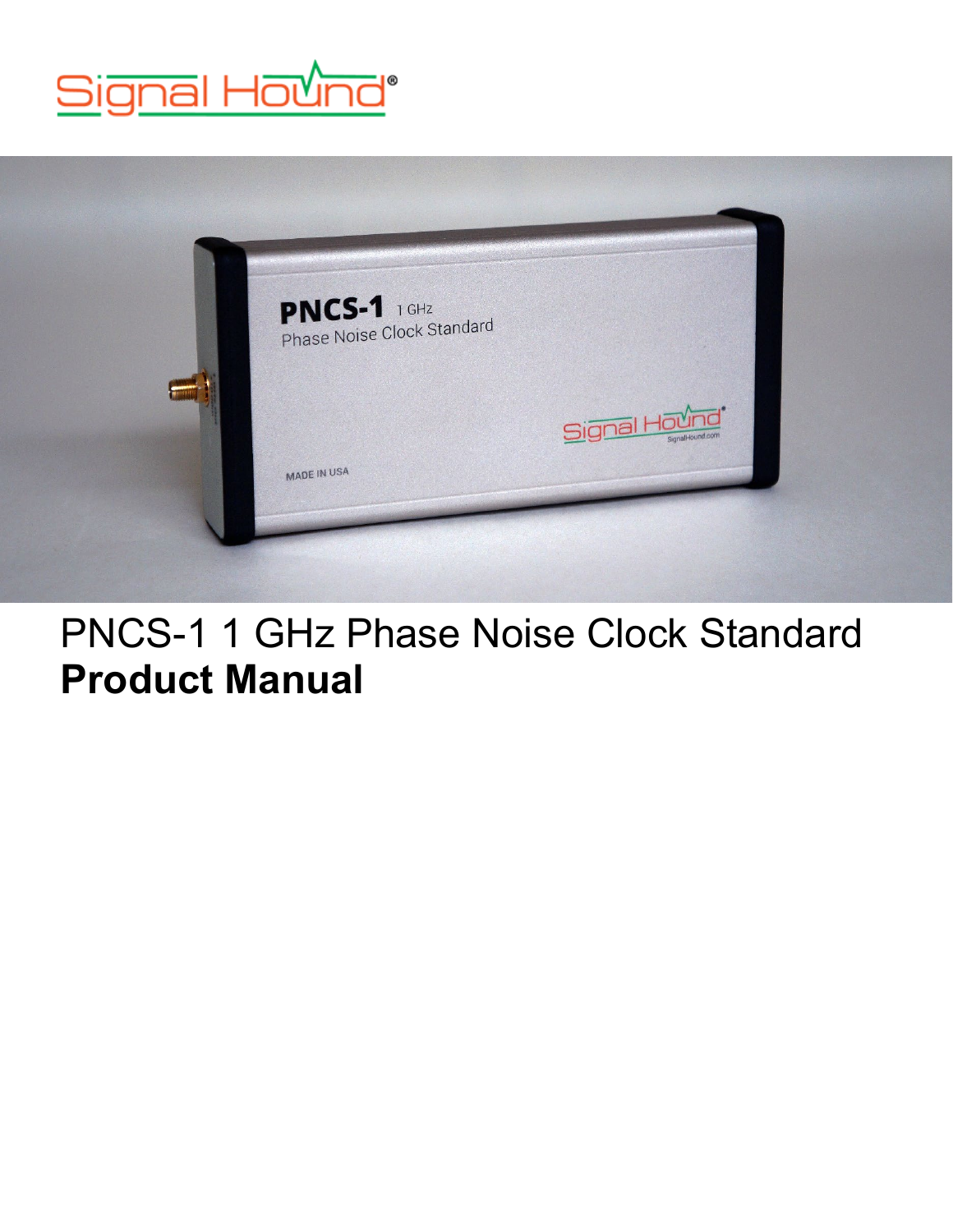#### **Signal Hound PNCS-1 User Manual**

Revised 14 Jan 2019 2019, Signal Hound, Inc. 1502 SE Commerce Ave, suite 101 Battle Ground, WA 98604 Phone 360-217-0112

This information is being released into the public domain in accordance with the Export Administration Regulations 15 CFR 734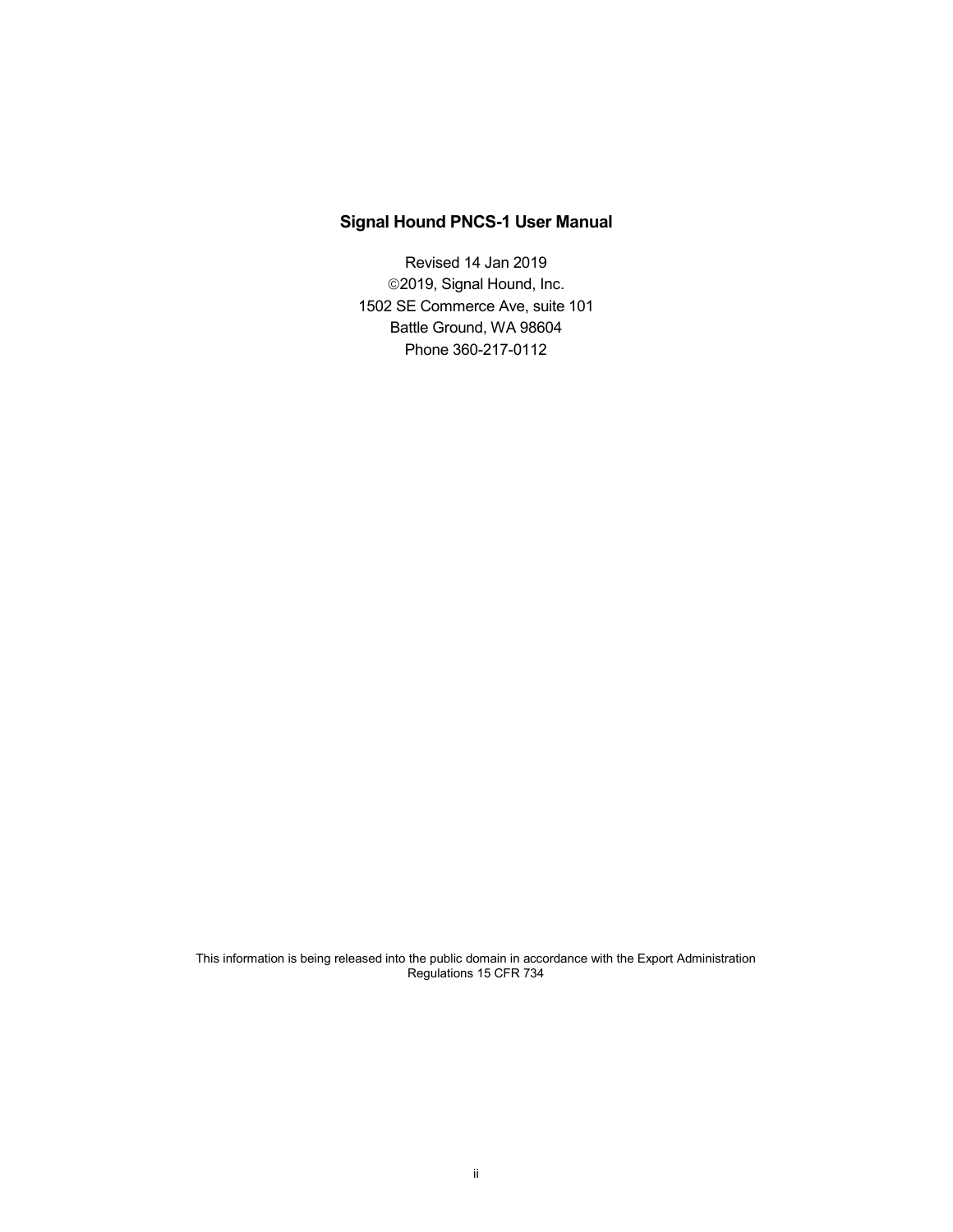# Contents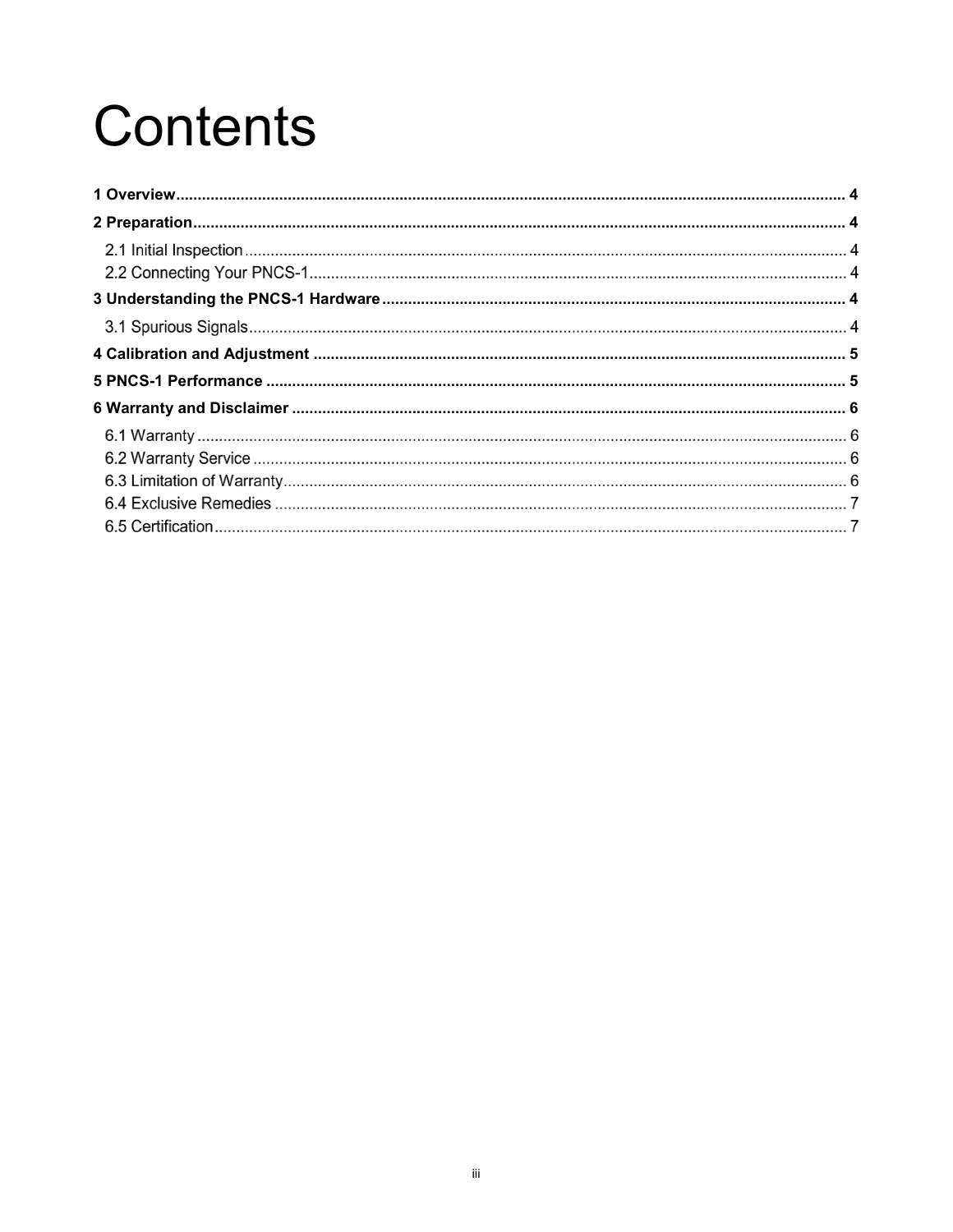## <span id="page-3-0"></span>**1Overview**

This document outlines the operation and functionality of the PNCS-1 1 GHz phase noise clock standard.

The PNCS-1 is an ultra-low phase noise oscillator. It can be mechanically tuned to 1 GHz  $\pm$  25 Hz using the included adjustment tool. The output power is  $+10$  dBm  $\pm 2$  dB.

## <span id="page-3-1"></span>**2Preparation**



## **2.1 INITIAL INSPECTION**

Check your package for shipping damage before opening. Your box should contain a PNCS-1, a slotted adjustment tool, and a 13.5V AC-DC wall power adapter.

## **2.2 CONNECTING YOUR PNCS-1**

Plug the power jack into the PNCS-1 DC power in. Wait 30 minutes for the OCXO to warm up. The 10 Hz phase noise offset requires this time to stabilize.

## <span id="page-3-2"></span>**3Understanding the PNCS-1Hardware**

The PNCS-1 uses an ultra-low phase noise, 100 MHz OCXO. It doubles the frequency to 200 MHz, filters, multiplies the frequency by 5, filters using a 1 GHz SAW filter, and then amplifies it to +10 dBm.

## **3.1 SPURIOUS SIGNALS**

Harmonics of 1 GHz will be present at the output. Harmonic will typically be lower than 30 dB down (≤ -30dBc). Smaller spurs at multiples of 100 MHz will be present at high frequencies as well.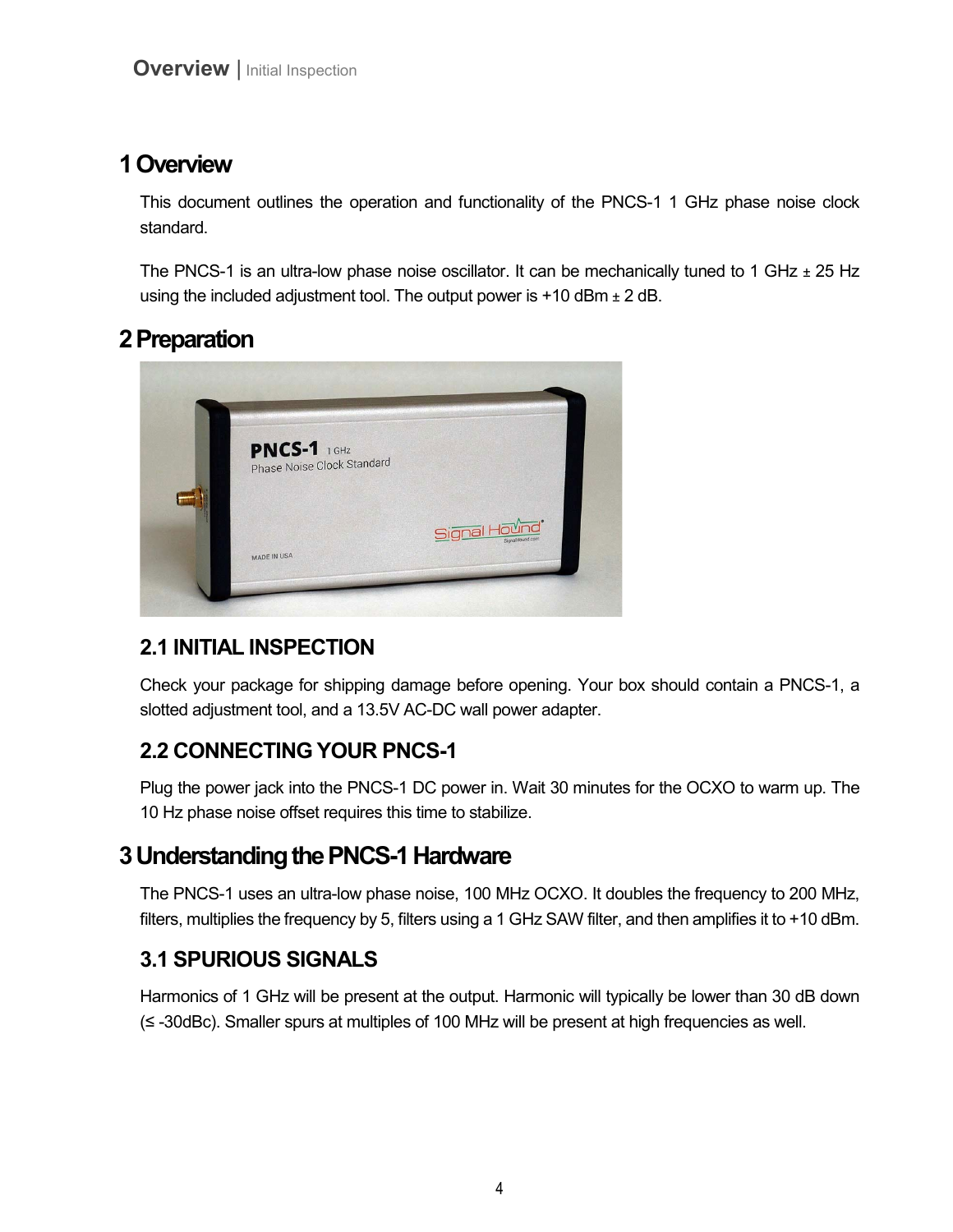## <span id="page-4-0"></span>**4Calibration and Adjustment**

The output frequency may be mechanically adjusted using the included slotted adjustment tool. Contact Signal Hound for more information regarding calibration, or to schedule a calibration.

## <span id="page-4-1"></span>**5PNCS-1 Performance**

**Frequency Range** 1 GHz ± 1 kHz, adjustable from rear panel (slotted adjustment tool included)

**Output Power**  $+10$  dBm  $\pm 2$  dB

**Timebase Accuracy**  $\pm 5 \times 10^{-9}$  per day for aging (after 30 days of continuous operation)

**Typical SSB Phase Noise at 1 GHz Center Frequency** (see chart below)



| <b>Offset Frequency</b> | dBc/Hz (spec) | dBc/Hz (typical) |
|-------------------------|---------------|------------------|
| 10Hz                    | -84           | -90              |
| 100Hz                   | $-113$        | -118             |
| 1kHz                    | $-137$        | $-141$           |
| 10kHz                   | -144          | $-148$           |
| 100kHz                  | -147          | -150             |
| 1 MHz                   | -148          | -150             |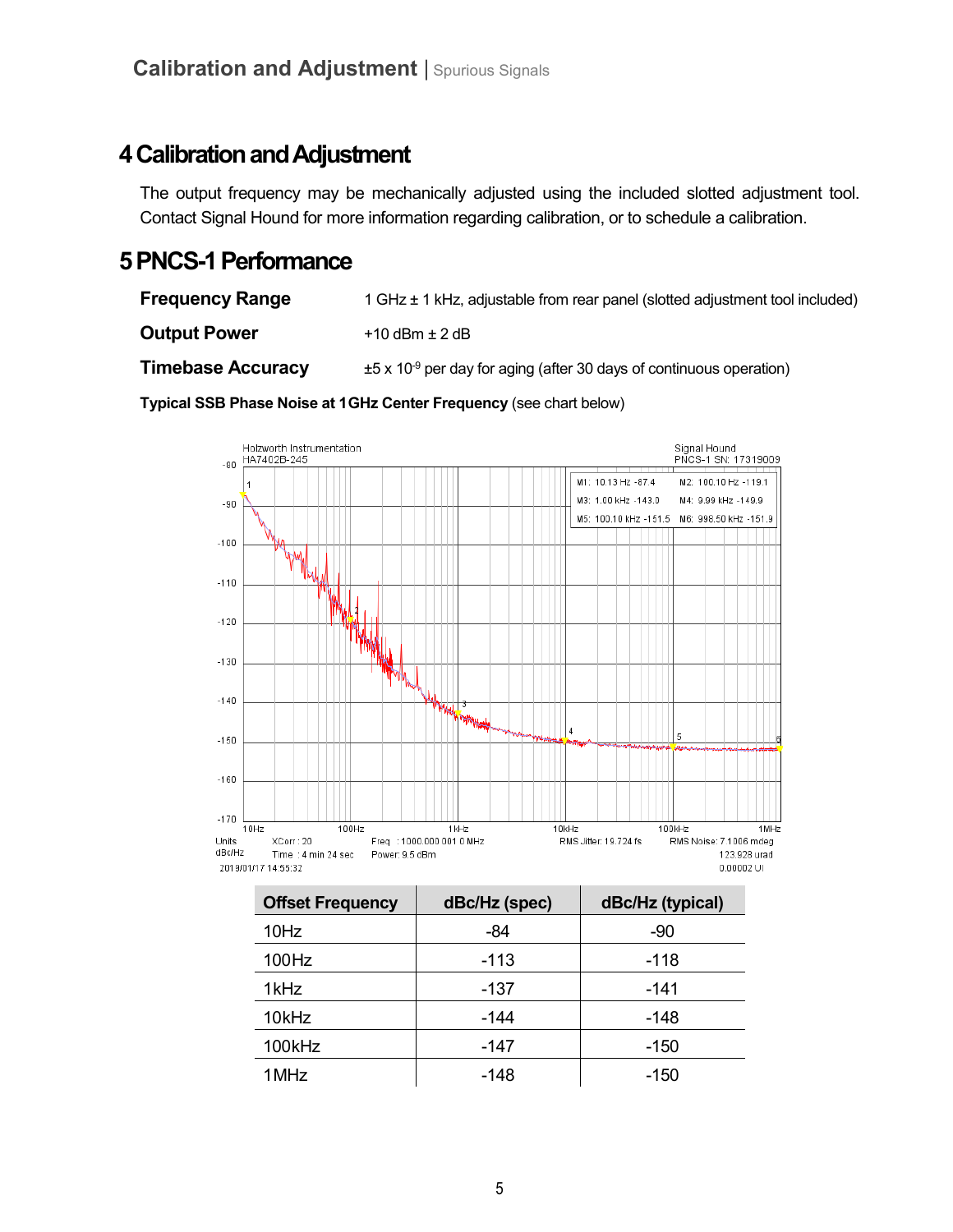| <b>Operating Temperature (ambient)</b> | 32°F to 122°F (0°C to +50°C)                       |  |
|----------------------------------------|----------------------------------------------------|--|
| <b>Power Consumption</b>               | 6.5 watts during warmup, 4.5 watts after 3 minutes |  |
|                                        | 13.5 volt DC wall transformer included             |  |
| <b>Spurious Signals</b>                |                                                    |  |
| <b>Harmonics</b>                       | < -30 dBc typical                                  |  |
| <b>Non-harmonic spurious</b>           | < -50 dBc typical (100 MHz multiples)              |  |

## <span id="page-5-0"></span>**6Warranty and Disclaimer**

#### **©2019 Signal Hound. All rights reserved.**

Reproduction, adaptation, or translation without prior written permission is prohibited, except as allowed under the copyright laws.

#### **6.1 WARRANTY**

The information contained in this manual is subject to change without notice. Signal Hound makes no warranty of any kind with regard to this material, including, but not limited to, the implied warranties or merchantability and fitness for a particular purpose. Signal Hound shall not be liable for errors contained herein or for incidental or consequential damages in connection with the furnishing, performance, or use of this material. This Signal Hound product has a warranty against defects in material and workmanship for a period of two years from date of shipment. During the warranty period, Signal Hound will, at its option, will either repair, replace, or refund products that prove to be defective.

#### **6.2 WARRANTY SERVICE**

For warranty service or repair, this product must be returned to Signal Hound. The Buyer shall pay shipping charges to Signal Hound and Signal Hound shall pay UPS Ground, or equivalent, shipping charges to return the product to the Buyer. However, the Buyer shall pay all shipping charges, duties, and taxes, to and from Signal Hound, for products returned from another country.

#### **6.3 LIMITATION OF WARRANTY**

The foregoing warranty shall not apply to defects resulting from improper use by the Buyer, Buyersupplied software or interfacing, unauthorized modification or misuse, operation outside of the environmental specifications for the product. No other warranty is expressed or implied. Signal Hound specifically disclaims the implied warranties or merchantability and fitness for a particular purpose.